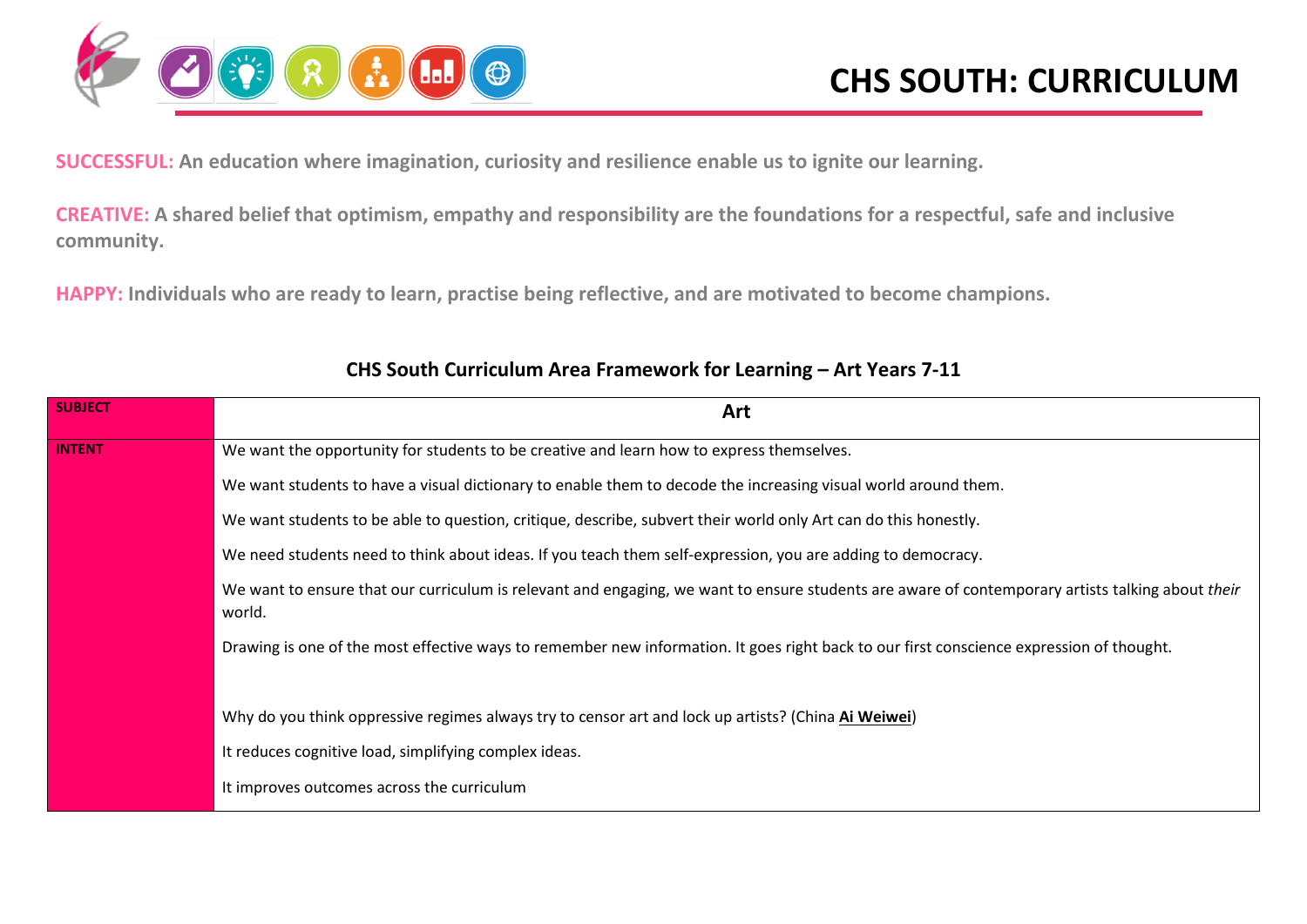

| <b>Year Group</b>                     | Year 7 Art                                                                                                                                                                                                                                                                                                                                           |                                                                                                                                                                                                                                                                                                                    |                                                                                                                                                                                                                              |                                                                                                                                                                                                                                                     |                                                                                                                                                                                                                                                                                                                                             |                                                                                                                                                                                                                                                                                         |                                                                                                                                                                                                                     |
|---------------------------------------|------------------------------------------------------------------------------------------------------------------------------------------------------------------------------------------------------------------------------------------------------------------------------------------------------------------------------------------------------|--------------------------------------------------------------------------------------------------------------------------------------------------------------------------------------------------------------------------------------------------------------------------------------------------------------------|------------------------------------------------------------------------------------------------------------------------------------------------------------------------------------------------------------------------------|-----------------------------------------------------------------------------------------------------------------------------------------------------------------------------------------------------------------------------------------------------|---------------------------------------------------------------------------------------------------------------------------------------------------------------------------------------------------------------------------------------------------------------------------------------------------------------------------------------------|-----------------------------------------------------------------------------------------------------------------------------------------------------------------------------------------------------------------------------------------------------------------------------------------|---------------------------------------------------------------------------------------------------------------------------------------------------------------------------------------------------------------------|
| <b>Rationale/</b><br><b>Narrative</b> | Pupils explore, experiment and develop the skills needed to successfully decode the increasingly visual world around them. It is our intention that<br>pupils do this without fear of failure. Units are exciting, current, and encourage students to be able to question, critique, describe, subvert their world<br>only Art can do this honestly. |                                                                                                                                                                                                                                                                                                                    |                                                                                                                                                                                                                              |                                                                                                                                                                                                                                                     |                                                                                                                                                                                                                                                                                                                                             |                                                                                                                                                                                                                                                                                         |                                                                                                                                                                                                                     |
|                                       | <b>Autumn 1</b>                                                                                                                                                                                                                                                                                                                                      |                                                                                                                                                                                                                                                                                                                    | <b>Autumn 2</b>                                                                                                                                                                                                              | Spring 1                                                                                                                                                                                                                                            | <b>Spring 2</b>                                                                                                                                                                                                                                                                                                                             | Summer 1                                                                                                                                                                                                                                                                                | <b>Summer 2</b>                                                                                                                                                                                                     |
| <b>KNOWLEDGE</b>                      | The boy who<br>came from<br>space:<br>A whole<br>school<br>approach to<br>a transition<br>from primary<br>school.<br>Students<br>develop basic<br>drawing and<br>tonal<br>application<br>skills through<br>space<br>themed<br>objects.                                                                                                               | Oliver<br>Jeffers/Illustration:<br>Critical and<br>contextual<br>understanding of<br>the work<br>developed by<br>Oliver Jeffers<br>focusing on Lost<br>and Found<br>Diversity of<br>careers within the<br>arts.<br>Exploration of the<br>design process and<br>the differences<br>between Art and<br>Illustration. | Oliver Jeffers<br>painting:<br><b>Exploration of Jeffers</b><br>more diverse<br>characters.<br>Developing students<br>own celebration<br>Jeffers inspired card.<br>Basic drawing skills,<br>colour mixing, colour<br>theory. | Critical and contextual<br>understanding of the<br>work developed by<br>Ana Serrano<br>Diversity within the<br>arts.<br>Exploration of how<br>issues such as poverty<br>and the working poor<br>can influence<br>architecture and town<br>planning. | Three dimensional<br>skills: cardboard<br>construction, low relief<br>inspired by Anna<br>Serrano.<br>Understanding of<br>simplification/minimal<br>drawing and design.<br>Exploration of<br>composition when<br>working three<br>dimensionally.<br>Critical and contextual<br>understanding of<br>architecture through<br>our art history. | Critical and contextual<br>understanding of the<br>work developed by<br>humans and the first<br>marks they made on<br>the earth, (breath<br>paintings)<br>Understanding of the<br>power of<br>simplification.<br>Exploration of the<br>power, purpose and<br>the meaning of<br>drawing. | Critical and contextual<br>understanding of the<br>work developed by Jon<br>Burgerman<br>Diversity of careers<br>within the arts.<br>Exploration of the<br>design process.<br>Drawing skills, drawing<br>processes. |
| <b>SKILLS</b>                         | Basic<br>drawing<br>skills, tone<br>and shading                                                                                                                                                                                                                                                                                                      | <b>Basic drawing</b><br>skills, colour<br>mixing, colour<br>theory.                                                                                                                                                                                                                                                | Decoding the formal<br>elements within a<br>piece of art.                                                                                                                                                                    | Debating, empathy,<br>tolerance,<br>understanding,<br>listening, drawing and<br>colour mixing.                                                                                                                                                      | Simplification, building,<br>planning, trial and<br>error. Creating<br>cardboard sculptures.                                                                                                                                                                                                                                                | Stenciling, paint<br>application,                                                                                                                                                                                                                                                       | Continuous line work,<br>colour mixing, colour<br>blending and sculpture.                                                                                                                                           |
| <b>ASSESSMENTS</b>                    | Significant marking point 1:                                                                                                                                                                                                                                                                                                                         | Research sheet on the artist with                                                                                                                                                                                                                                                                                  | <b>Significant marking</b><br>point 2:                                                                                                                                                                                       | <b>Significant marking</b><br>point 1:                                                                                                                                                                                                              | <b>Significant marking</b><br>point 2:                                                                                                                                                                                                                                                                                                      | <b>Significant marking</b><br>point $1$ :                                                                                                                                                                                                                                               | <b>Significant marking</b><br>point 2:                                                                                                                                                                              |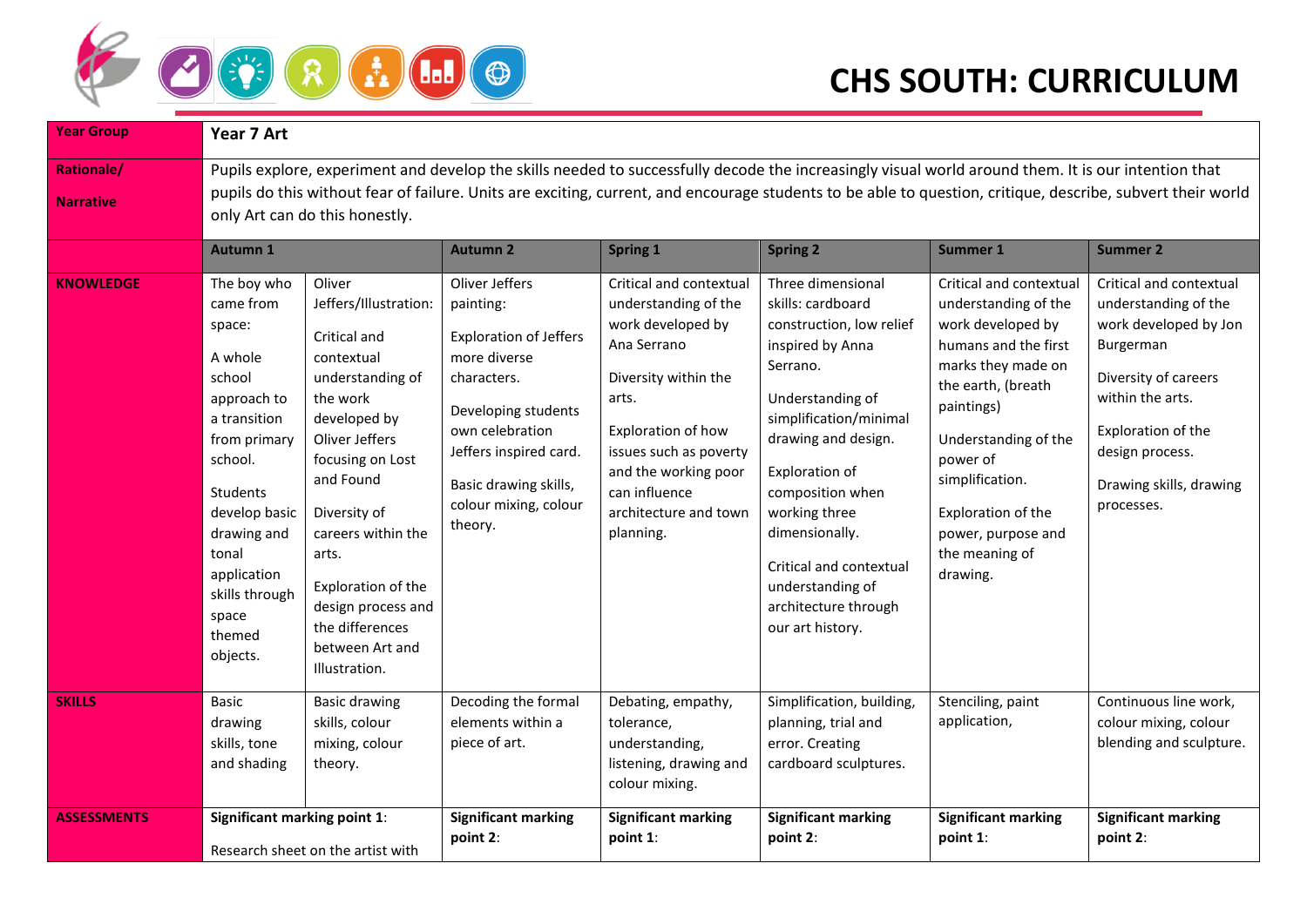

|                                         | particular reference to an Oliver<br>Jeffers character                                                                                                                                                                                                                                                                                                                                                                                                     | Progress test<br><b>Significant marking</b> | Research sheet on the<br>artist with particular                                                                                                                                                      | Progress test<br><b>Significant marking</b>                 | Art timeline                                                                                                                                                       | Progress test                                                          |
|-----------------------------------------|------------------------------------------------------------------------------------------------------------------------------------------------------------------------------------------------------------------------------------------------------------------------------------------------------------------------------------------------------------------------------------------------------------------------------------------------------------|---------------------------------------------|------------------------------------------------------------------------------------------------------------------------------------------------------------------------------------------------------|-------------------------------------------------------------|--------------------------------------------------------------------------------------------------------------------------------------------------------------------|------------------------------------------------------------------------|
|                                         |                                                                                                                                                                                                                                                                                                                                                                                                                                                            | point 3:                                    | reference to the<br>Beauty Salon.                                                                                                                                                                    | point 3:                                                    |                                                                                                                                                                    | <b>Significant marking</b>                                             |
|                                         |                                                                                                                                                                                                                                                                                                                                                                                                                                                            | Oliver Jeffers<br>interpretation            |                                                                                                                                                                                                      | 3D Cactus                                                   |                                                                                                                                                                    | point 3:<br>Final item decorated in<br>the style of John<br>Burgerman. |
| <b>HOME LEARNING</b>                    | Completion of Teams Knowledge and recall quiz based on the artist of term.                                                                                                                                                                                                                                                                                                                                                                                 |                                             |                                                                                                                                                                                                      |                                                             |                                                                                                                                                                    |                                                                        |
| <b>READING, WRITING,</b><br><b>TALK</b> | Reading Strategies of 'predicting', 'ask questions' and 'form opinions' used regularly<br>Writing developed in every lesson through writing annotation and analysis of artwork and artistic processes.<br>Opportunities for talk in every lesson using evaluative talk and questioning to respond imaginatively to stimuli. Pupils develop opinion and constructive criticism of<br>peer work and artist's work.<br>SEEC used for Tier 3 Vocab in lessons. |                                             |                                                                                                                                                                                                      |                                                             |                                                                                                                                                                    |                                                                        |
| <b>TIER 3 VOCAB</b>                     | Illustration, collage, proportion                                                                                                                                                                                                                                                                                                                                                                                                                          | Primary, secondary,<br>tone                 | Architecture, Favela,<br>Socio economic                                                                                                                                                              | Two-dimension, two-<br>dimension relief, three<br>dimension | Breath painting,<br>stenciling, mark<br>making.                                                                                                                    | Realism, scribble,<br>doodle                                           |
| <b>PSPSMC, BRITISH</b><br><b>VALUES</b> | Social/Moral/British - Students will consider the impact on<br>the planet through an Oliver Jeffers story.<br>Moral: Pupils will explore the issues surround immigration<br>and diversity.<br>British Values - Students will consider some of the<br>regulations and laws that govern immigration. It will be a<br>safe space to share any stories or experiences.                                                                                         |                                             | and the working poor on society and how this<br>shapes our communities.<br>Cultural: Exploring other countries specifically<br>Mexico and Brazil and environmental issues<br>specifically recycling. | Social: Students will consider the impact poverty           | Social: Pupils will be invited to consider why<br>humans mark make, why they began to mark<br>history of humanity.<br>Personal: Career routes in the art industry. | make and how this has transformed through the                          |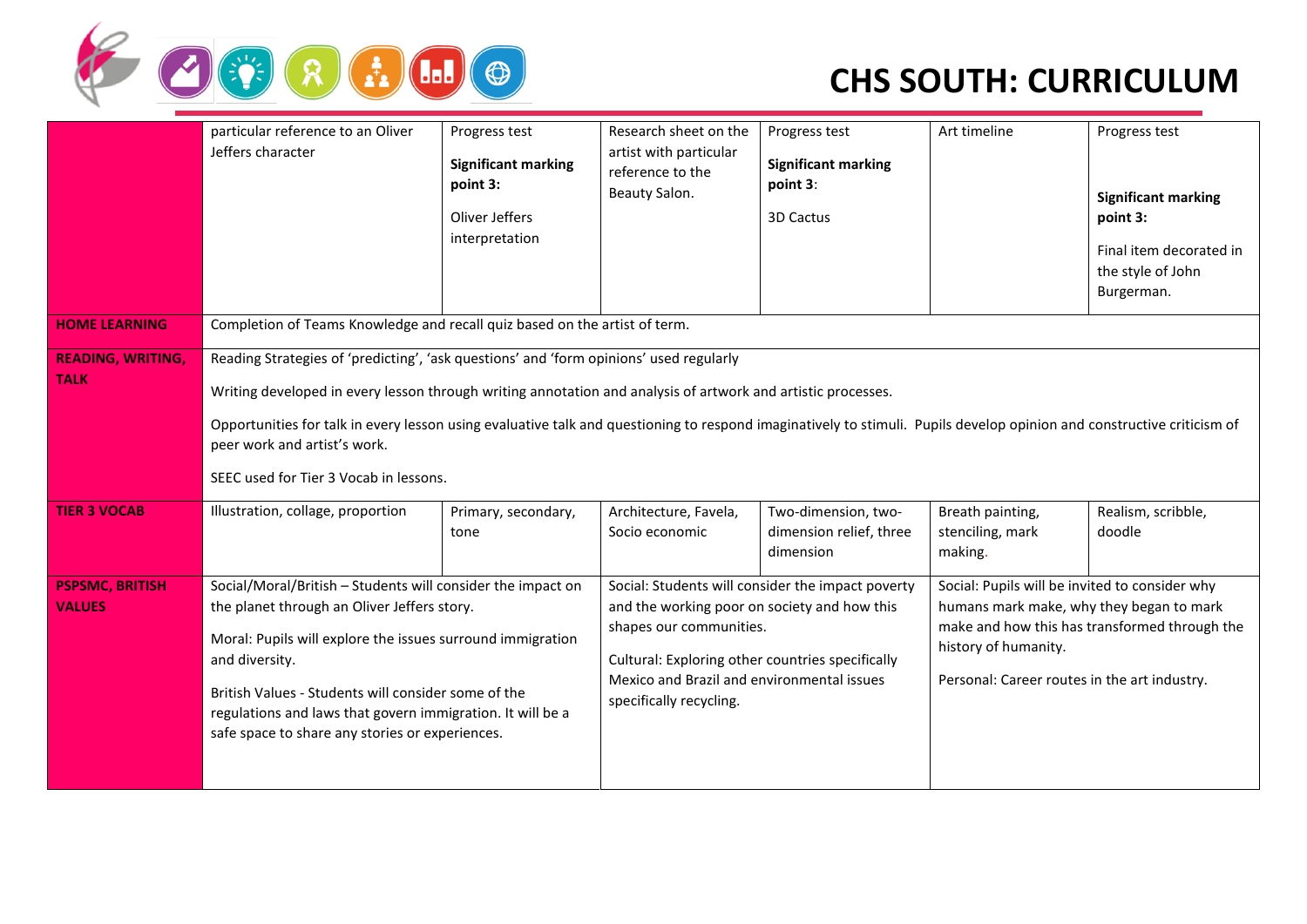

| <b>Year Group</b> | Year 8 Art                                                                                                                                                                                                                                                                                                                                             |                                                                                                                                                                                             |                                                                                                                                                                                                                                                                                                                       |                                                                                                                                                                                                                                                                                                                                                                                                                                     |                                                                                                                                                                                                                                                                                                                                                                                  |                                                                                                                                                                                                                                                 |  |  |  |  |
|-------------------|--------------------------------------------------------------------------------------------------------------------------------------------------------------------------------------------------------------------------------------------------------------------------------------------------------------------------------------------------------|---------------------------------------------------------------------------------------------------------------------------------------------------------------------------------------------|-----------------------------------------------------------------------------------------------------------------------------------------------------------------------------------------------------------------------------------------------------------------------------------------------------------------------|-------------------------------------------------------------------------------------------------------------------------------------------------------------------------------------------------------------------------------------------------------------------------------------------------------------------------------------------------------------------------------------------------------------------------------------|----------------------------------------------------------------------------------------------------------------------------------------------------------------------------------------------------------------------------------------------------------------------------------------------------------------------------------------------------------------------------------|-------------------------------------------------------------------------------------------------------------------------------------------------------------------------------------------------------------------------------------------------|--|--|--|--|
| Rationale/        |                                                                                                                                                                                                                                                                                                                                                        | Pupils explore, experiment and develop the skills needed to successfully decode the increasingly visual world around them. It is our intention that pupils do this                          |                                                                                                                                                                                                                                                                                                                       |                                                                                                                                                                                                                                                                                                                                                                                                                                     |                                                                                                                                                                                                                                                                                                                                                                                  |                                                                                                                                                                                                                                                 |  |  |  |  |
| <b>Narrative</b>  | honestly.                                                                                                                                                                                                                                                                                                                                              | without fear of failure. Units are exciting, current, and encourage students to be able to question, critique, describe, subvert their world only Art can do this                           |                                                                                                                                                                                                                                                                                                                       |                                                                                                                                                                                                                                                                                                                                                                                                                                     |                                                                                                                                                                                                                                                                                                                                                                                  |                                                                                                                                                                                                                                                 |  |  |  |  |
|                   | <b>Autumn 1</b>                                                                                                                                                                                                                                                                                                                                        | <b>Autumn 2</b>                                                                                                                                                                             | <b>Spring 1</b>                                                                                                                                                                                                                                                                                                       | <b>Spring 2</b>                                                                                                                                                                                                                                                                                                                                                                                                                     | Summer 1                                                                                                                                                                                                                                                                                                                                                                         | <b>Summer 2</b>                                                                                                                                                                                                                                 |  |  |  |  |
| <b>KNOWLEDGE</b>  | Nightmare Before<br>Christmas: Critical and<br>contextual<br>understanding of the<br>work developed by Tim<br><b>Burton</b><br>Diversity of careers<br>within the arts.<br>Exploration of the<br>design process.<br>Drawing skills, blending<br>tone and using a range<br>of drawing tools Tone<br>matching and the<br>challenges of working in<br>3D. | Nightmare Before<br>Christmas: Exploration<br>of a variety of 3D<br>construction techniques.<br>Exploration of a variety<br>of processes that will<br>inform the making of<br>the amerture. | Chris Ofili, No Woman<br>no Cry. Critical and<br>contextual<br>understanding of the<br>work developed by Chris<br>Ofili<br>Diversity within the arts.<br>Exploration of<br>portraiture.<br>Exploration of how<br>issues such as the<br>judicial system, race and<br>knife crime can motivate<br>artists to make work. | Chris Ofili, No Woman<br>no Cry Drawing skills,<br>quality of line, pattern,<br>layering and collage can<br>inform work.<br>Understanding of<br>stylization and quality of<br>line.<br>Exploration of<br>composition when<br>working in layers.<br>Critical and contextual<br>understanding of<br>portraiture though our<br>art history.<br>Scheme of work<br>completed before<br>Stephen Lawrence day.<br>(22 <sup>nd</sup> April) | <b>Street Art: Alice</b><br>Mizrachi, Shamsia<br>Hassani, Amara por<br>Dios, My Dog Sighs:<br>Critical and contextual<br>understanding of the<br>work developed by<br>Street Artists.<br>Understanding of the<br>gender bias in street art<br>and how this is slowly<br>changing.<br>Exploration of a variety<br>of street art techniques,<br>collage, stenciling,<br>stylizing. | <b>Street Art: Alice</b><br>Mizrachi, Shamsia<br>Hassani, Amara por Dios,<br>My Dog Sighs:<br>Development/refinement<br>of techniques.<br>Exploration of printing to<br>generate ideas.<br>How to plan a final<br>independent piece of<br>work. |  |  |  |  |
| <b>SKILLS</b>     | Drawing, painting,<br>sculpting, construction,<br>planning.                                                                                                                                                                                                                                                                                            | Drawing, painting,<br>sculpting, construction,<br>planning.                                                                                                                                 | Debating, empathy,<br>tolerance,<br>understanding, listening,<br>drawing and pattern<br>making.                                                                                                                                                                                                                       | Simplification,<br>photography, quality of<br>lie, colour application.                                                                                                                                                                                                                                                                                                                                                              | Speed, space, control<br>over paint,<br>understanding of<br>positive and negative<br>space, layering, working<br>blind.                                                                                                                                                                                                                                                          | Working independently,<br>collaging, colour theory.                                                                                                                                                                                             |  |  |  |  |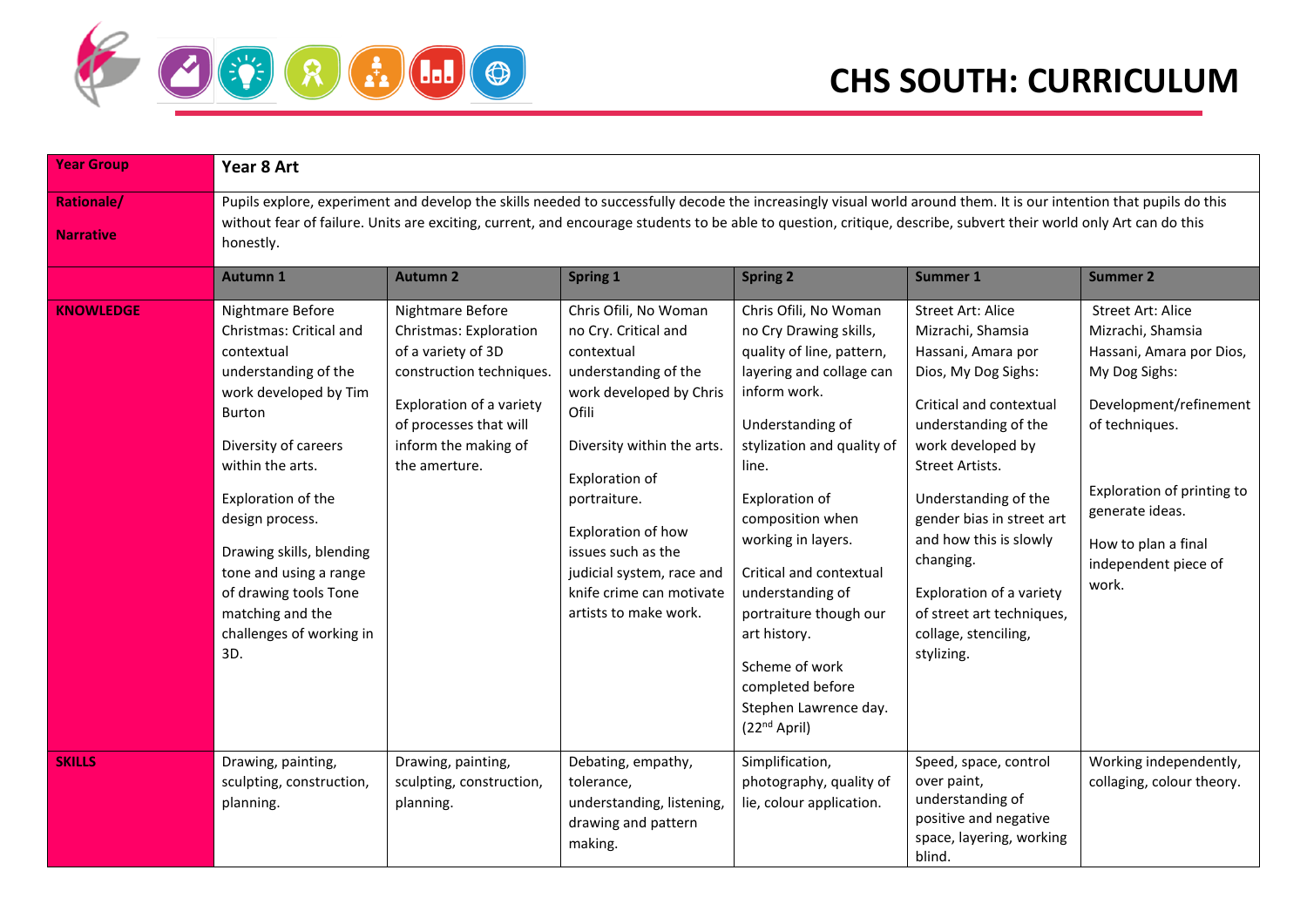

| <b>ASSESSMENTS</b>                      | <b>Significant marking</b><br>point 1:                                                                                                                                                                                                                                                                                                                                                                                                             | <b>Significant marking</b><br>point 2:                                                                                     | <b>Significant marking</b><br>point 1:                                                                                                                                                                                                                                                                                                                                                                                                                                                                                      | <b>Significant marking</b><br>point 2:                                    | <b>Significant marking</b><br>point 1:                                                                                                                        | <b>Significant marking point</b><br>2:                                                                  |
|-----------------------------------------|----------------------------------------------------------------------------------------------------------------------------------------------------------------------------------------------------------------------------------------------------------------------------------------------------------------------------------------------------------------------------------------------------------------------------------------------------|----------------------------------------------------------------------------------------------------------------------------|-----------------------------------------------------------------------------------------------------------------------------------------------------------------------------------------------------------------------------------------------------------------------------------------------------------------------------------------------------------------------------------------------------------------------------------------------------------------------------------------------------------------------------|---------------------------------------------------------------------------|---------------------------------------------------------------------------------------------------------------------------------------------------------------|---------------------------------------------------------------------------------------------------------|
|                                         | Research sheet on the<br>artist with particular<br>reference to Tim<br>Burton's characters<br>from Nightmare Before<br>Christmas                                                                                                                                                                                                                                                                                                                   | Progress test<br><b>Significant marking</b><br>point 3:<br>Marquette design and<br>3D head. Documenting<br>and annotating. | Research sheet on the<br>artist with particular<br>reference to 'No<br>Woman no Cry' and<br>Stephen Lawrence.                                                                                                                                                                                                                                                                                                                                                                                                               | Progress test<br><b>Significant marking</b><br>point 3:<br>Final portrait | Copy of a chosen artist                                                                                                                                       | Progress test<br><b>Significant marking point</b><br>3:<br>Development of a final<br>personal response. |
| <b>HOME LEARNING</b>                    |                                                                                                                                                                                                                                                                                                                                                                                                                                                    | Completion of Teams Knowledge and recall quiz based on the artist of term.                                                 |                                                                                                                                                                                                                                                                                                                                                                                                                                                                                                                             |                                                                           |                                                                                                                                                               |                                                                                                         |
| <b>READING, WRITING,</b><br><b>TALK</b> | Reading Strategies of 'predicting', 'ask questions' and 'form opinions' used regularly<br>Writing developed in every lesson through written annotation and analysis of artwork and artistic processes.<br>Opportunities for talk in every lesson using evaluative talk and questioning to respond imaginatively to stimuli. Pupils develop opinion and constructive criticism of<br>peer work and artist's work.<br>SEEC used for all Tier 3 Vocab |                                                                                                                            |                                                                                                                                                                                                                                                                                                                                                                                                                                                                                                                             |                                                                           |                                                                                                                                                               |                                                                                                         |
| <b>TIER 3 VOCAB</b>                     | Genre, dark, illustration,<br>distortion, gothic.                                                                                                                                                                                                                                                                                                                                                                                                  | Stop frame animation,<br>scene, narrative,<br>storyboard.                                                                  | Context, collage,<br>layering, stylization.                                                                                                                                                                                                                                                                                                                                                                                                                                                                                 | Blaxploitation, resin,<br>casting, monoprint                              | Graffiti, Street art,<br>public art, legal, illegal                                                                                                           | Simplification, colour<br>blocking, graphics,<br>illustration.                                          |
| <b>PSPSMC, BRITISH</b><br><b>VALUES</b> | Social - Students will consider the impact of the<br>animation and film industry and how it helps to<br>inform and educate.<br>Physical - Students will need to consider their own<br>and others personal wellbeing during the making<br>process, particularly if children are asthmatic.<br>Moral - Students will be made aware of the moral<br>narrative in the work of Tim Burton particularly<br>form the 'Outsiders' point of view.           |                                                                                                                            | Social: Students will consider the impact of the<br>Stephen Lawrence case on British society. Pupils<br>will be invited to draw on their own experiences in<br>a safe talking space.<br>Moral: Pupils will explore the issues surround knife<br>crime, has it changed considering Lawrence's<br>death?<br>British Values - Students will consider some of the<br>regulations and laws that govern police and how<br>the death of Stephen Lawrence impacted on these.<br>Pupils will consider their own view and experiences |                                                                           | Moral: Graffiti: Art or crime?<br>British Values: Students will be encouraged to<br>consider freedom of expression and what that<br>means within our society. | Social: Students will consider the impact of Street Art                                                 |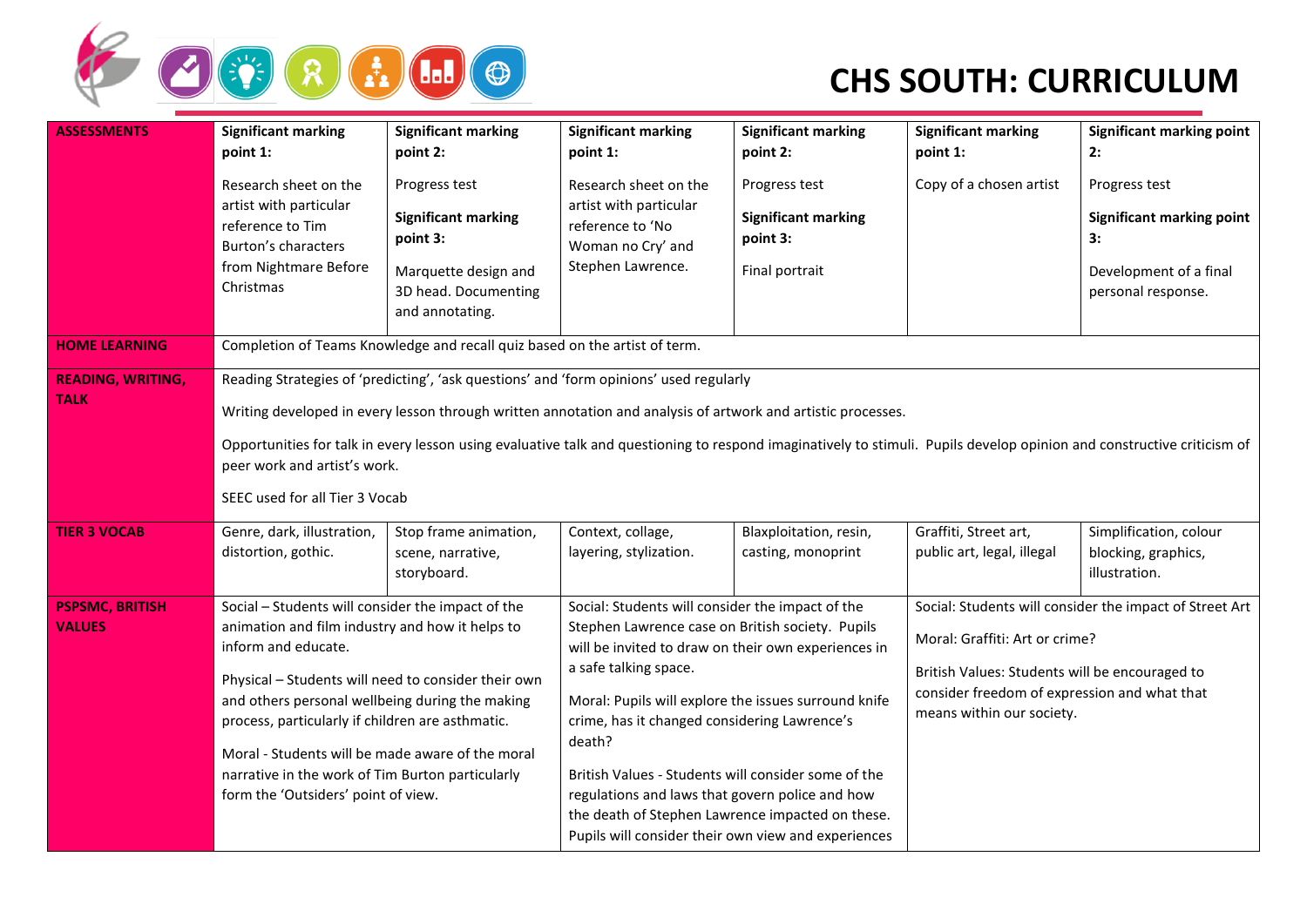

with the police within the context of race.

| <b>Year Group</b>                     | <b>Year 9 Art Foundation</b>                                                                                                                                                                                                                                                                                                                                                                                                                                                                                                                                                                                                                                                                                                                                                                                                                                   |                                                                                                                                                                          |                                                                                                       |                                                                                                                             |                                                                                                                                                                  |                                                                                                                   |  |
|---------------------------------------|----------------------------------------------------------------------------------------------------------------------------------------------------------------------------------------------------------------------------------------------------------------------------------------------------------------------------------------------------------------------------------------------------------------------------------------------------------------------------------------------------------------------------------------------------------------------------------------------------------------------------------------------------------------------------------------------------------------------------------------------------------------------------------------------------------------------------------------------------------------|--------------------------------------------------------------------------------------------------------------------------------------------------------------------------|-------------------------------------------------------------------------------------------------------|-----------------------------------------------------------------------------------------------------------------------------|------------------------------------------------------------------------------------------------------------------------------------------------------------------|-------------------------------------------------------------------------------------------------------------------|--|
| <b>Rationale/</b><br><b>Narrative</b> | Pupils explore, experiment and develop the skills needed to successfully fulfil the GCSE Art requirements. It is our intention that pupils do this without fear of<br>failure. Units are exciting, current, and encourage students to be able to question, critique, describe, subvert their world only Art can do this honestly. Pupils will<br>explore the work of Giger (drawings) and Mike Libby (Steampunk) Pupils will use drawing skills to build a design portfolio. Pupils will explore and experiment with a<br>wide range of drawing and making techniques concluding in the construction of a 3D sculpture exploring the theme Sci Fi. Sustained practice will be encouraged<br>through exam/assessments. Attendance of after school sessions encourages pupils to balance their time and understand the commitment the making process<br>demands. |                                                                                                                                                                          |                                                                                                       |                                                                                                                             |                                                                                                                                                                  |                                                                                                                   |  |
|                                       | <b>Autumn 1</b>                                                                                                                                                                                                                                                                                                                                                                                                                                                                                                                                                                                                                                                                                                                                                                                                                                                | <b>Autumn 2</b>                                                                                                                                                          | Spring 1                                                                                              | <b>Spring 2</b>                                                                                                             | <b>Summer 1</b>                                                                                                                                                  | <b>Summer 2</b>                                                                                                   |  |
| <b>KNOWLEDGE</b>                      | Critical and contextual<br>understanding of the<br>work developed by HR<br>Giger.<br>Diversity of careers<br>within the arts.<br>Exploration of the<br>design process.                                                                                                                                                                                                                                                                                                                                                                                                                                                                                                                                                                                                                                                                                         | Exploration of a variety of making methods to<br>drawings, dry brushing, drawing from<br>observation, paper engineering, papier-mâché                                    | inform construction. Collage process both digital<br>and paper based, pressings, tonal drawings, biro | Critical and contextual<br>understanding of the work<br>developed by Wayne<br>Theobald, Clae Oldenburg<br>and Sarah Graham. | <b>Exploration of formal</b><br>elements of art within<br>painting, drawing and<br>three dimension.                                                              | Pupils to develop their<br>knowledge of clay and<br>how to handle it to<br>inform a final<br>confectionary piece. |  |
| <b>SKILLS</b>                         | Questioning, debating<br>and relaying complex<br>visual information.                                                                                                                                                                                                                                                                                                                                                                                                                                                                                                                                                                                                                                                                                                                                                                                           | Collage process both digital and paper based,<br>pressings, tonal drawings, biro drawings, dry<br>brushing, drawing from observation, paper<br>engineering, papier-mâché |                                                                                                       | Questioning, debating, and<br>relaying complex visual<br>information.                                                       | Observational drawing<br>in a variety of materials,<br>colour blending, drawing<br>three dimensionally,<br>handling acrylics,<br>blending, and mixing<br>colour. | Observational sculpting,<br>2D clay pressing, colour<br>mixing (accurately) mark<br>making.                       |  |
| <b>ASSESSMENTS</b>                    | <b>Significant marking</b><br>point 1:                                                                                                                                                                                                                                                                                                                                                                                                                                                                                                                                                                                                                                                                                                                                                                                                                         | <b>Significant marking</b><br>point 2 & 3:                                                                                                                               | <b>Significant marking</b><br>point 1:                                                                | Significant marking point<br>5&6:                                                                                           | <b>Significant marking</b><br>point 7:                                                                                                                           | <b>Significant marking</b><br>point 8 & 9:                                                                        |  |
|                                       | Design sheets with artist<br>analysis                                                                                                                                                                                                                                                                                                                                                                                                                                                                                                                                                                                                                                                                                                                                                                                                                          | Research sheet on the<br>artist.<br>Progress test                                                                                                                        | Marquette design and<br>make. Documenting<br>and annotating.                                          | Research sheet on the<br>artist.<br>Progress test.                                                                          | Research sheet on the<br>artist.                                                                                                                                 | 3D piece.<br>Progress test.                                                                                       |  |
| <b>HOME LEARNING</b>                  | Completion of Teams tasks, one per fortnight.                                                                                                                                                                                                                                                                                                                                                                                                                                                                                                                                                                                                                                                                                                                                                                                                                  |                                                                                                                                                                          |                                                                                                       |                                                                                                                             |                                                                                                                                                                  |                                                                                                                   |  |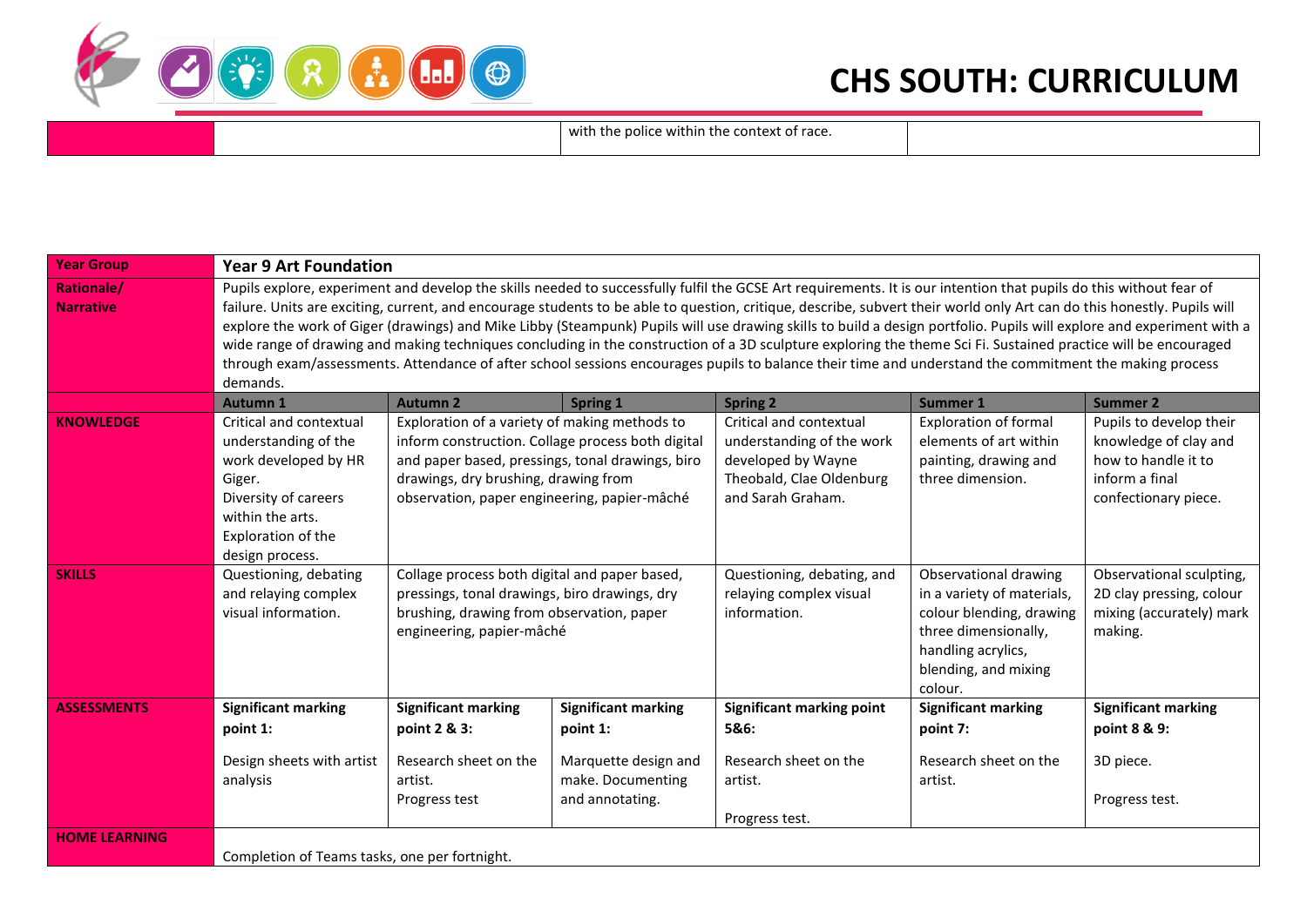

| <b>READING, WRITING,</b><br><b>TALK</b> | Reading Strategies of 'predicting', 'ask questions' and 'form opinions' used regularly<br>Writing developed in every lesson through typed annotation and analysis of artwork and artistic processes.<br>Opportunities for talk in every lesson using evaluative talk and questioning to respond imaginatively to stimuli. Pupils develop opinion and constructive criticism of<br>peer work and artist's work.<br>SEEC used for Tier 3 Vocab |                                                      |                                                                                                                                                                                                                                                                                                                                                                                                                                                              |                                                         |                                               |  |  |
|-----------------------------------------|----------------------------------------------------------------------------------------------------------------------------------------------------------------------------------------------------------------------------------------------------------------------------------------------------------------------------------------------------------------------------------------------------------------------------------------------|------------------------------------------------------|--------------------------------------------------------------------------------------------------------------------------------------------------------------------------------------------------------------------------------------------------------------------------------------------------------------------------------------------------------------------------------------------------------------------------------------------------------------|---------------------------------------------------------|-----------------------------------------------|--|--|
| <b>TIER 3 VOCAB</b>                     | Fantasy, Science Fiction,<br>digital drawing, free<br>transform, sculptural,<br>tessellation.                                                                                                                                                                                                                                                                                                                                                | Construction, three-dimension, paper<br>engineering. | Hyper realism, blending,<br>isolation, cropping, tone.                                                                                                                                                                                                                                                                                                                                                                                                       | Acrylic, primary,<br>secondary and tertiary<br>colours. | Mark making, structure,<br>raku, kiln, glaze. |  |  |
| <b>PSPSMC, BRITISH</b><br><b>VALUES</b> | Social/Cultural – Students will explore Entrepreneurial Skills and Creative<br>industries new worth.<br>Moral – Students will review their own work and refine work once their skills<br>have developed appropriately. Students will also explore gender stereo<br>types, within the Science Fiction genre.<br>British Values – Students will explore cultural diversity studying British and<br>International artists                       |                                                      | Social/ Cultural – students will Explore the use of diet, food advertising within the<br>creative industries.<br>Moral – Students will review their own work and refine work once their skills have<br>developed appropriately. Students will also consider the impact of food advertising<br>within the creative industries and the ethics of advertising.<br>British Values - Students will explore cultural studying British and International<br>artists |                                                         |                                               |  |  |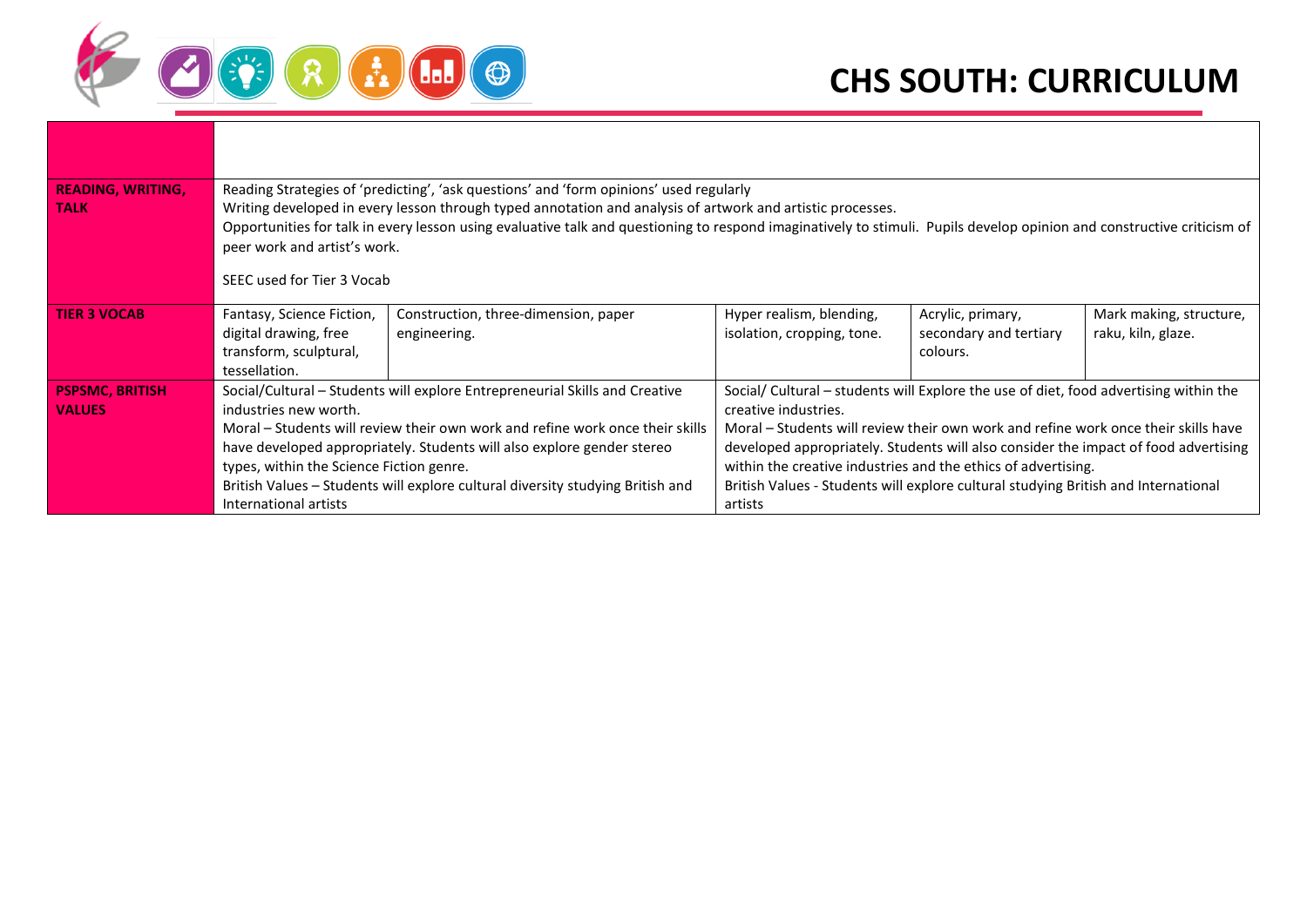

| <b>Year Group</b>  | 10 GCSE Art                                                                                                                                                                                                                                                                                                                                                                                                                                                                                                                                                                                                                                                                                                                                                                                                                              |                                                                                                                                                                                                                                                                                                                   |                                                                                                                                                                                                                                                   |                                                                                                                                                                                                                                                                                                               |                                                                                                                                                                                                                        |                                                                                                                                                                                                                                                                                                               |  |  |
|--------------------|------------------------------------------------------------------------------------------------------------------------------------------------------------------------------------------------------------------------------------------------------------------------------------------------------------------------------------------------------------------------------------------------------------------------------------------------------------------------------------------------------------------------------------------------------------------------------------------------------------------------------------------------------------------------------------------------------------------------------------------------------------------------------------------------------------------------------------------|-------------------------------------------------------------------------------------------------------------------------------------------------------------------------------------------------------------------------------------------------------------------------------------------------------------------|---------------------------------------------------------------------------------------------------------------------------------------------------------------------------------------------------------------------------------------------------|---------------------------------------------------------------------------------------------------------------------------------------------------------------------------------------------------------------------------------------------------------------------------------------------------------------|------------------------------------------------------------------------------------------------------------------------------------------------------------------------------------------------------------------------|---------------------------------------------------------------------------------------------------------------------------------------------------------------------------------------------------------------------------------------------------------------------------------------------------------------|--|--|
| <b>Rationale</b>   | Pupils explore, experiment, and develop the skills needed to successfully fulfil the GCSE Art requirements. It is our intention that pupils<br>do this without fear of failure. Units are exciting, current, and encourage students to be able to question, critique, describe, subvert<br>their world only Art can do this honestly. Pupils will explore the work of multi-disciplined and mixed media artists with a view to inform,<br>influence and explore their own creative practice. Pupils will experiment with a wide range of techniques concluding in a personal<br>response to the theme Messages and Portraiture. Sustained practice will be encouraged through exam/assessments. Attendance of<br>after school sessions encourages pupils to balance their time and understand the commitment the making process demands. |                                                                                                                                                                                                                                                                                                                   |                                                                                                                                                                                                                                                   |                                                                                                                                                                                                                                                                                                               |                                                                                                                                                                                                                        |                                                                                                                                                                                                                                                                                                               |  |  |
|                    | Autumn 1                                                                                                                                                                                                                                                                                                                                                                                                                                                                                                                                                                                                                                                                                                                                                                                                                                 | <b>Autumn 2</b>                                                                                                                                                                                                                                                                                                   | Spring 1                                                                                                                                                                                                                                          | <b>Spring 2</b>                                                                                                                                                                                                                                                                                               | Summer 1                                                                                                                                                                                                               | <b>Summer 2</b>                                                                                                                                                                                                                                                                                               |  |  |
| <b>KNOWLEDGE</b>   | Exploration of the theme Messages in Art. The<br>formal elements street<br>art/photography/painting/collage. Discussion and<br>analysis of the work ROA, Banksy, Stephen<br>Sagmiester, My Dog Sighs and Yoshitomo Nara.                                                                                                                                                                                                                                                                                                                                                                                                                                                                                                                                                                                                                 |                                                                                                                                                                                                                                                                                                                   | Interpretation and development pieces exploring<br>the artists: work ROA, Banksy, Stephen Sagmiester,<br>My Dog Sighs. Pupils will explore and experiment<br>with a variety of materials and media including<br>art/photography/painting/collage. |                                                                                                                                                                                                                                                                                                               | Exploration of the theme Portraiture within Art. The<br>formal elements of portraiture will be explored<br>through example, discussion and analysis of the<br>work of Neilly, Luke Dixon, Opie, Hockney and<br>Warhol. |                                                                                                                                                                                                                                                                                                               |  |  |
| <b>SKILLS</b>      | Annotate, record,<br>collect, observe, show,<br>mark making.<br>Develop, make<br>connections, understand<br>research, investigate,<br>and apply.<br>Learn about<br>contemporary artists<br>and their methods.                                                                                                                                                                                                                                                                                                                                                                                                                                                                                                                                                                                                                            | . Explore processes,<br>mark-making,<br>experiment, develop<br>composition, refine,<br>review, understand<br>restrictions, and<br>demonstrate visually,<br>communicate<br>Respond and present,<br>plan and present,<br>personal response, show<br>connections, research,<br>develop, explore, refine,<br>convince | Annotate, record,<br>collect, observe, show,<br>mark making.<br>Develop, make<br>connections, understand<br>research, investigate,<br>and apply.<br>Learn about<br>contemporary artists<br>and their methods.                                     | Explore processes, mark-<br>making, experiment,<br>develop composition,<br>refine, review,<br>understand restrictions,<br>and demonstrate<br>visually, communicate<br>Respond and present,<br>plan and present,<br>personal response, show<br>connections, research,<br>develop, explore, refine,<br>convince | Annotate, record,<br>collect, observe, show,<br>mark making.<br>Develop, make<br>connections, understand<br>research, investigate,<br>and apply.<br>Learn about<br>contemporary artists<br>and their methods.          | Explore processes, mark-<br>making, experiment,<br>develop composition,<br>refine, review,<br>understand restrictions,<br>and demonstrate<br>visually, communicate<br>Respond and present,<br>plan and present,<br>personal response, show<br>connections, research,<br>develop, explore, refine,<br>convince |  |  |
| <b>ASSESSMENTS</b> | Portfolio feedback                                                                                                                                                                                                                                                                                                                                                                                                                                                                                                                                                                                                                                                                                                                                                                                                                       | Progress tests covering<br>AO1.                                                                                                                                                                                                                                                                                   | Portfolio feedback                                                                                                                                                                                                                                | Progress tests covering<br>AO4.                                                                                                                                                                                                                                                                               | Portfolio feedback                                                                                                                                                                                                     | Progress tests covering<br>AO1.                                                                                                                                                                                                                                                                               |  |  |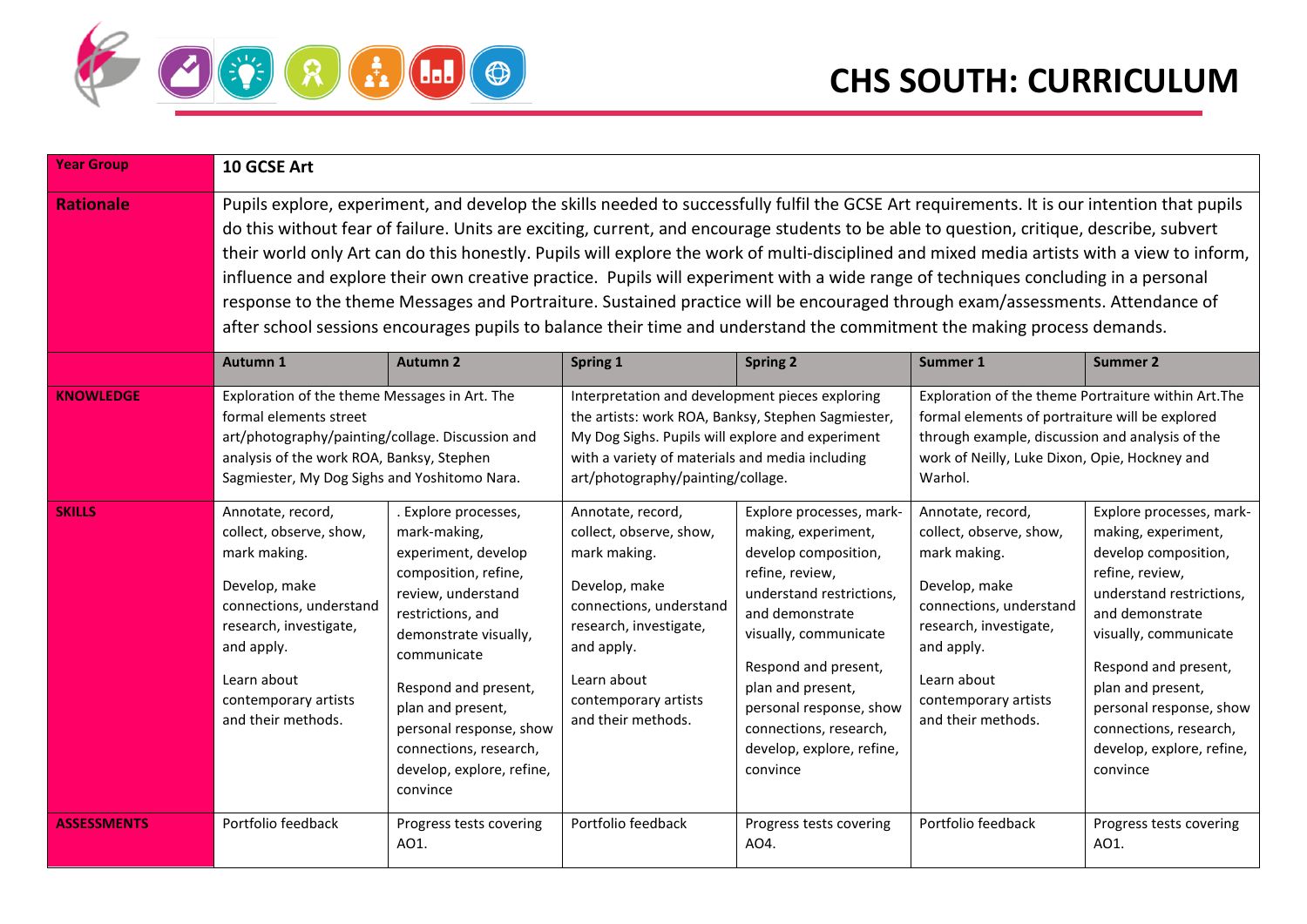

|                                         |                                                                                                                                                                                                                                                                                                                                                           | Portfolio feedback                                                                                                                                                                                                                                                                                                                                        |                                                                                                                                                                                                                                                                                                                                                                                                                                                                                                                                                                                                                                    | Portfolio feedback                                                                                                                                                                                                                                                                                                                                        |                                                                                                                                                                                                                                                                                                                                                                                                                                                                                     | Portfolio feedback                                                                                                                                                                                                                                                                                                                                        |
|-----------------------------------------|-----------------------------------------------------------------------------------------------------------------------------------------------------------------------------------------------------------------------------------------------------------------------------------------------------------------------------------------------------------|-----------------------------------------------------------------------------------------------------------------------------------------------------------------------------------------------------------------------------------------------------------------------------------------------------------------------------------------------------------|------------------------------------------------------------------------------------------------------------------------------------------------------------------------------------------------------------------------------------------------------------------------------------------------------------------------------------------------------------------------------------------------------------------------------------------------------------------------------------------------------------------------------------------------------------------------------------------------------------------------------------|-----------------------------------------------------------------------------------------------------------------------------------------------------------------------------------------------------------------------------------------------------------------------------------------------------------------------------------------------------------|-------------------------------------------------------------------------------------------------------------------------------------------------------------------------------------------------------------------------------------------------------------------------------------------------------------------------------------------------------------------------------------------------------------------------------------------------------------------------------------|-----------------------------------------------------------------------------------------------------------------------------------------------------------------------------------------------------------------------------------------------------------------------------------------------------------------------------------------------------------|
| <b>HOME LEARNING</b>                    | Afterschool sessions<br>attendance are<br>compulsory.                                                                                                                                                                                                                                                                                                     | Afterschool sessions<br>attendance are<br>compulsory.                                                                                                                                                                                                                                                                                                     | Afterschool sessions<br>attendance are<br>compulsory.                                                                                                                                                                                                                                                                                                                                                                                                                                                                                                                                                                              | Afterschool sessions<br>attendance are<br>compulsory.                                                                                                                                                                                                                                                                                                     | Afterschool sessions<br>attendance are<br>compulsory                                                                                                                                                                                                                                                                                                                                                                                                                                | Afterschool sessions<br>attendance are<br>compulsory                                                                                                                                                                                                                                                                                                      |
| <b>READING, WRITING,</b><br><b>TALK</b> | No cold reading -<br>Reading Strategies of<br>'predicting', 'ask<br>questions' and 'form<br>opinions' used regularly<br>Writing developed in<br>every lesson through<br>typed annotation and<br>analysis of artwork and<br>artistic processes.<br>Opportunities for talk in<br>every lesson using Talk<br>protocols.<br>SEEC used for all Tier 3<br>Vocab | No cold reading -<br>Reading Strategies of<br>'predicting', 'ask<br>questions' and 'form<br>opinions' used regularly<br>Writing developed in<br>every lesson through<br>typed annotation and<br>analysis of artwork and<br>artistic processes.<br>Opportunities for talk in<br>every lesson using Talk<br>protocols.<br>SEEC used for all Tier 3<br>Vocab | No cold reading -<br>Reading Strategies of<br>'predicting', 'ask<br>questions' and 'form<br>opinions' used regularly<br>Writing developed in<br>every lesson through<br>typed annotation and<br>analysis of artwork and<br>artistic processes.<br>Opportunities for talk in<br>every lesson using Talk<br>protocols.<br>SEEC used for all Tier 3<br>Vocab                                                                                                                                                                                                                                                                          | No cold reading -<br>Reading Strategies of<br>'predicting', 'ask<br>questions' and 'form<br>opinions' used regularly<br>Writing developed in<br>every lesson through<br>typed annotation and<br>analysis of artwork and<br>artistic processes.<br>Opportunities for talk in<br>every lesson using Talk<br>protocols.<br>SEEC used for all Tier 3<br>Vocab | No cold reading -<br>Reading Strategies of<br>'predicting', 'ask<br>questions' and 'form<br>opinions' used regularly<br>Writing developed in<br>every lesson through<br>typed annotation and<br>analysis of artwork and<br>artistic processes.<br>Opportunities for talk in<br>every lesson using Talk<br>protocols.<br>SEEC used for all Tier 3<br>Vocab                                                                                                                           | No cold reading -<br>Reading Strategies of<br>'predicting', 'ask<br>questions' and 'form<br>opinions' used regularly<br>Writing developed in<br>every lesson through<br>typed annotation and<br>analysis of artwork and<br>artistic processes.<br>Opportunities for talk in<br>every lesson using Talk<br>protocols.<br>SEEC used for all Tier 3<br>Vocab |
| <b>TIER 3 VOCAB</b>                     | Context, mark making, theme, representational,<br>irony.                                                                                                                                                                                                                                                                                                  |                                                                                                                                                                                                                                                                                                                                                           | Process, quality of line, composition.                                                                                                                                                                                                                                                                                                                                                                                                                                                                                                                                                                                             |                                                                                                                                                                                                                                                                                                                                                           | Formal portraiture/informal portraiture, rule of<br>thirds, proportion, scale.                                                                                                                                                                                                                                                                                                                                                                                                      |                                                                                                                                                                                                                                                                                                                                                           |
| <b>PSPSMC, BRITISH</b><br><b>VALUES</b> |                                                                                                                                                                                                                                                                                                                                                           | ROA combines life, death, and life after death in his murals.<br>quietude and contemplation. Banksy explores political statements through art.<br>British Values - Students will explore cultural diversity within art.                                                                                                                                   | Social/Cultural - Students will explore Creative industries and the impact art can truly have.<br>Moral - Students will review their own work and refine work once their skills have developed<br>appropriately. Students will also explore the theme of messages within artwork and their deeper meanings.<br>Stephen Sagmiester uses a range of typography to explore personal and social issues.<br>My Dog Sighs explores the use of reusable materials to create art for all with his initiative of free art Friday<br>Yoshitomo Nara expresses children in a range of emotional complexities from resistance and rebellion to |                                                                                                                                                                                                                                                                                                                                                           | Social/Cultural - Students will explore Creative<br>industries and the impact art can truly have.<br>Moral - Students will review their own work and<br>refine work once their skills have developed<br>appropriately. Students will also explore the theme<br>of portraiture within in the Art industry. They will<br>investigate into why the artists choose to paint the<br>person, as well as what is consent to draw/paint.<br>British Values - Students will explore cultural |                                                                                                                                                                                                                                                                                                                                                           |